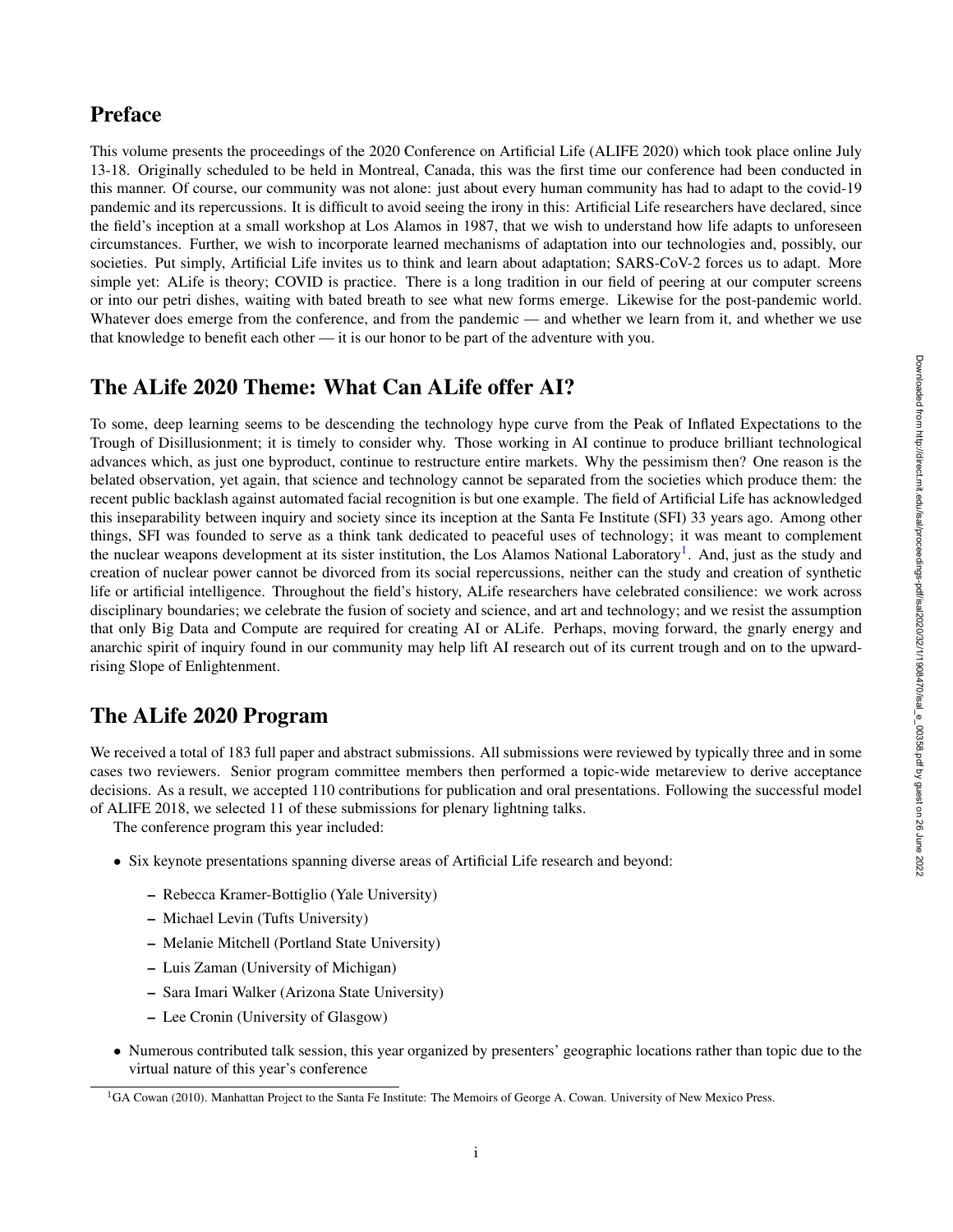- Two special sessions:
	- Artificial Life and Society, organized by Alex Penn and Jesus Mario Siqueiros Garcia
	- Hybrid Life III: Approaches to integrate biological, artificial and cognitive systems, organized by Manuel Baltieri, Keisuke Suzuki, Hiroyuki Iizuka, Olaf Witkowski, and Lana Sinapayen
- Nine satellite workshops:
	- ALife for Social and Environmental Good (ALife4Good), organized by Olaf Witkowski, Alan Dorin, Julien Hubert, Jitka Cejkova, Steen Rasmussen, Manuel Baltieri, and Antoine Pasquali
	- Developmental Neural Networks Workshop (DevoNN), organized by Julian F. Miller, Sylvain Cussat-Blanc, and Dennis G. Wilson
	- Emerging Researchers in Artificial Life (ERA), organized by Daniel Junghans, Austin J. Ferguson, Acacia Ackles, and Alexander Lalejini
	- Interdisciplinary Approaches to A-Life and the Digital Arts (A-Life and the Arts), organized by Chris Salter, Takashi Ikegami, Alexandre Saunier, and Sofian Audry
	- Lifelike Computing Systems Workshop (LIFELIKE), organized by Anthony Stein, Sven Tomforde, Jean Botev, and Peter Lewis
	- Symbiosis in Artificial Life (SAL), organized by Anya E. Vostinar, Erik Hom, and Luis Zaman
	- Teaching with Artificial Life (TAL), organized by Anya E. Vostinar, Barbara Z. Johnson, and Michael Wiser
	- The First Proteus Workshop, organized by Josh Bongard, Nick Cheney, and Melanie Moses
	- The Second International Workshop on Agent-Based Modelling for Human Behaviour (ABMHuB), organized by Katarzyna (Kasia) Kozdon, Soo Ling Lim, and Peter J. Bentley
- Ten tutorials:
	- The Bibites: Getting the online community involved into Alife through game development (Bibites), organized by Léo Caussan
	- Cartesian Genetic Programming (CGP), organized by Julian Miller
	- Functional Programming for Artificial Life (FPAL), organized by Lance R. Williams
	- Introduction to Artificial Gene Regulatory Networks (AGRN), organized by Sylvain Cussat-Blanc and Wolfgang Banzhaf
	- Introduction to MABE, A tool for studying evolving systems and digital brains (MABE), organized by Clifford Bohm
	- Large Scale Agent Based Modelling with FLAME GPU 2 (FLAME GPU 2), organized by Paul Richmond
	- Molecular programming of swarms for ALife (MolProg), organized by Nathanael Aubert-Kato, Leo Cazenille, and Nicolas Lobato-Dauzier
	- Programming soft alife with SPLAT and ulam (HackSPLAT), organized by Dave Ackley
	- Tracing epidemics with agent-based and network based models (EpiAgeNet), organized by Mikhail Propenko
	- Visualization Principles and Techniques for Research in ALife (ALifeVis2020), organized by Michael McGuffin
- A Virtual Creatures Competition, organized by Sam Kriegman
- An OpenAI Gym Hackathon, organized by Jack Felag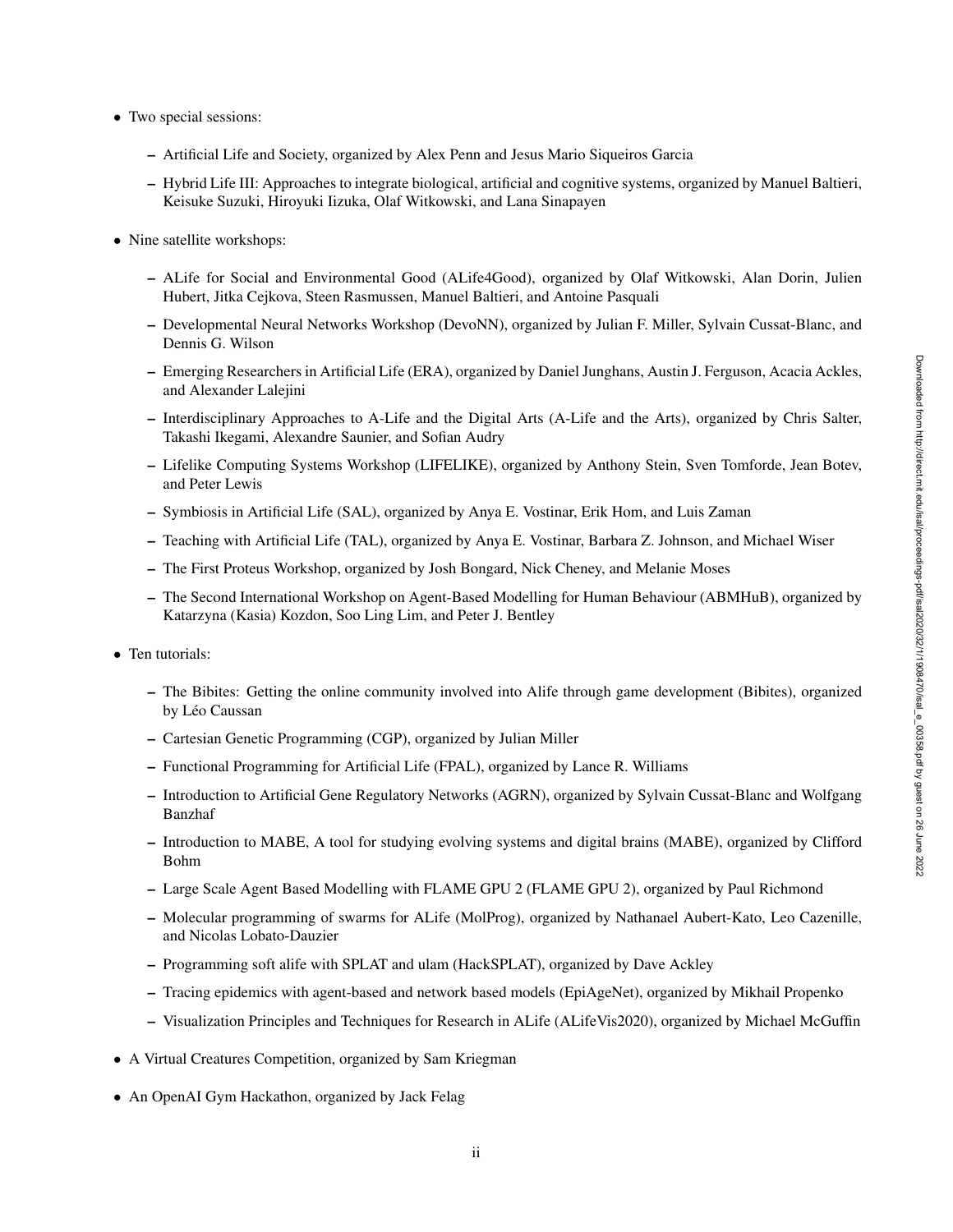### About the Editors

Josh Bongard is the Veinott Professor of Computer Science at the University of Vermont and director of the Morphology, Evolution & Cognition Laboratory. His work involves automated design and manufacture of soft-, evolved-, and crowdsourced robots, as well as computer-designed organisms. A PECASE, TR35, and Microsoft New Faculty Fellow award recipient, he has received funding from NSF, NASA, DARPA, ARO and the Sloan Foundation. He is the author of the book How The Body Shapes the Way we Think, the instructor of a reddit-based evolutionary robotics MOOC, and director of the robotics outreach program Twitch Plays Robotics.

Juniper Lovato is the Director of partnerships and external programs at the Vermont Complex Systems Center at UVM where she organizes Complex Systems programs and thinks about multi-scale data ethics. Previously, she was the Director of Education for the Santa Fe Institute in Santa Fe, New Mexico. In her free time she makes/supports makerspaces.

Lisa Soros is a Research Associate in the Game Innovation Lab at New York University. She was previously an Assistant Professor of Computer Science at Champlain College and was more previously a Ph.D. student in the Evolutionary Complexity Research Group at the University of Central Florida. Her primary interests include open-ended evolution, virtual worlds, and generative systems writ broadly.

Laurent Hébert-Dufrésne is an Assistant Professor of Computer Science at the University of Vermont and the director of the Laboratory for Structure & Dynamics at the Vermont Complex Systems Center. His interests lie in the coevolution of structure and dynamics in complex systems, working on behavioral models of infectious diseases, contagions on networks, and the self-organization of biological and social communities. His work is currently funded by the NIH, NSF, and Google Open Source.

### Acknowledgements

ALIFE 2020 would not have been possible without the help of many people. I (Josh Bongard) would like to start by calling special attention to my co-organizers Juniper Lovato, Lisa Soros and Laurent Hébert-Dufresne. Together, they performed a massive amount of work, even before the pandemic forced an online conference and a doubling and redoubling of the organizational effort required to deliver the conference.

We would also like to thank our wonderful conference volunteers Acacia Ackles, Agostino Allesandro Polignano, Amiani Johns, Ashok Urlana, Balasubrahmanyam Estamsetty, Chloe M. Barnes, Nihad Bassis, Ralf Mayet, and many others.

Finally, it goes without saying (but we will say it anyway) that this conference exists in no small part because of our program committee members, who rose to the occasion in spite of challenging circumstances. We are grateful to be part of such a dedicated and thoughtful community.

#### Senior Program Committee

Peter Andras Randall Beer Hiroki Sayama Wolfgang Banzhaf Takashi Ikegami David Ha Jitka Cejkova Jean-Baptiste Mouret Tom Froese Tomas Mikolov Philip Isola Susan Stepney Charles Ofria